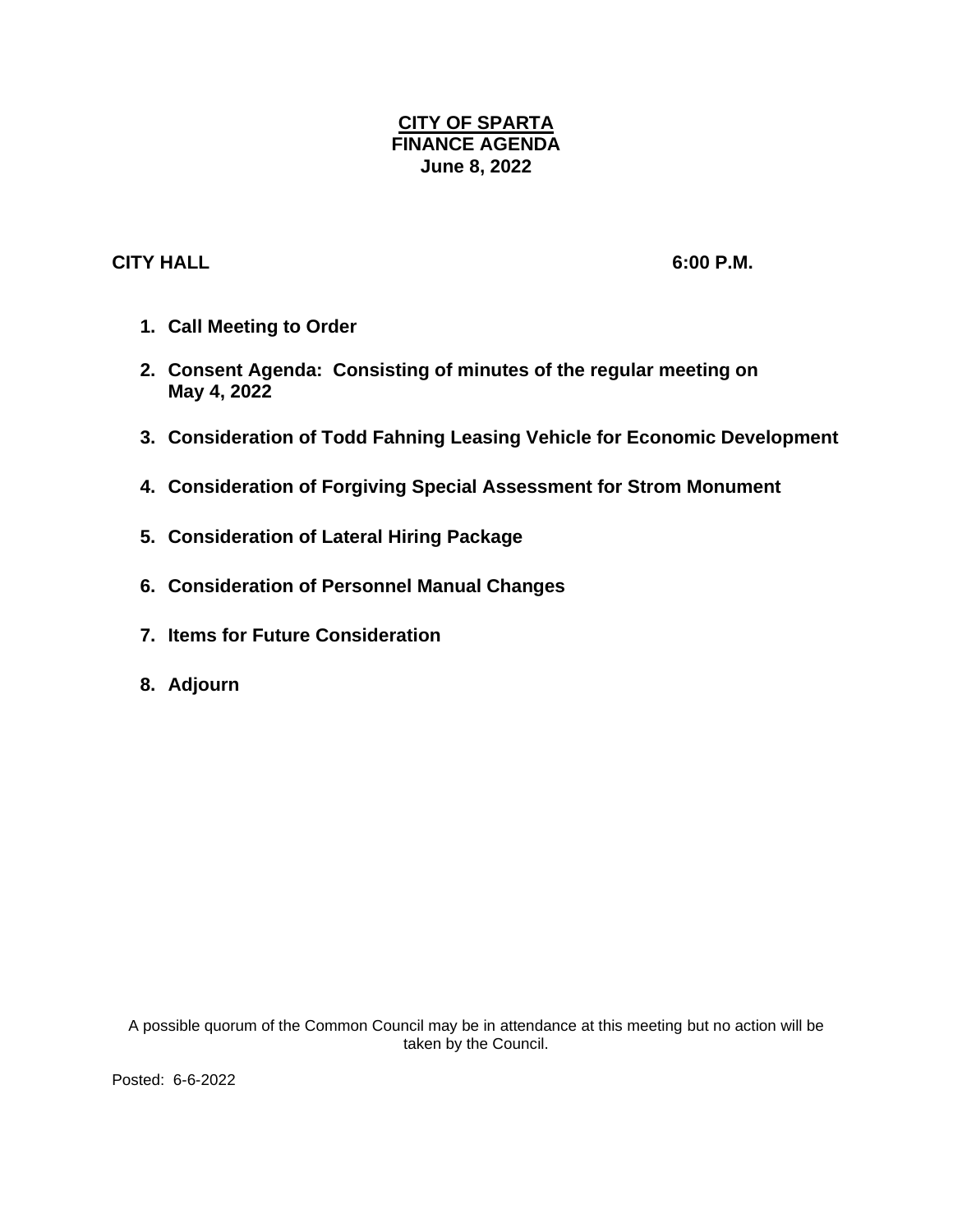## **CITY OF SPARTA FINANCE MINUTES May 4, 2022**

**PRESENT: Josh Lydon, Bruce Humphrey, Matthew Hoffland ABSENT: None ALSO PRESENT: Todd Fahning, Emilee Nottestad, Jennifer from Boys and Girls Club**

Josh Lydon called the meeting to order at 6:00 p.m.

**A motion was made by Matthew Hoffland and seconded by Bruce Humphrey to approve the Consent Agenda consisting of the minutes of the regular meeting of April 6, 2022. Motion carried 3-0.**

Jennifer from the Boys and Girls Club is requesting \$1,000.00 from the tourism fund to help with the fundraising for the Annual Sparta Stampede. **A motion was made by Bruce Humphrey and seconded by Matthew Hoffland to approve the request for \$1,000 from the tourism fund to the Boys and Girls Club for their Annual Sparta Stampede. Motion carried 3-0.**

Last month, this Committee approved a Lateral Hiring Package for new hires to the Police Department as a lot of time and money is invested in an officer when they are hired, but then they decide this isn't quite what they thought it would be and then resign. Chief mentioned that there were interviews done on Monday for 2 open positions. Two candidates were approved and she is asking if we could have funds available to offer another Lateral Hiring Package. The Department is very busy, their case load is high and it is hard to keep officers. She is also wondering if it would be possible to make the Lateral Hiring Package a permanent part of their hiring process. **A motion was made by Bruce Humphrey and seconded by Matthew Hoffland to approve a second Lateral Hiring Package but to wait and come back later to request making this permanent. Motion carried 3-0.** 

Items mentioned for future consideration were: Employee Handbook Changes will be brought back next month.

**A motion was made by Matthew Hoffland and seconded by Bruce Humphrey to adjourn at 6:15 p.m. Motion carried 3-0.**

Respectfully submitted,

Julie Hanson City Clerk